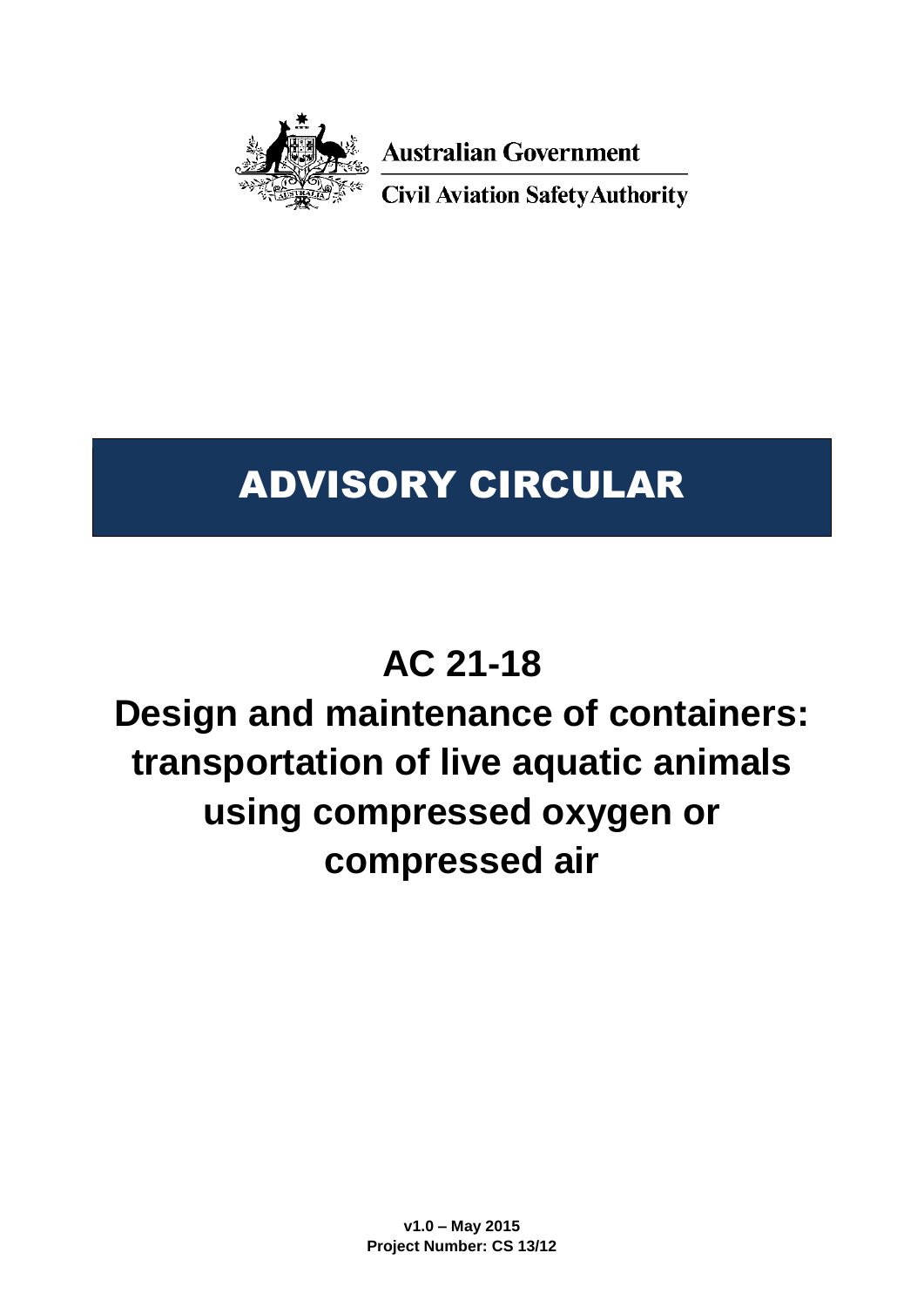Advisory Circulars are intended to provide advice and guidance to illustrate a means, but not necessarily the only means, of complying with the Regulations, or to explain certain regulatory requirements by providing informative, interpretative and explanatory material.

**Advisory Circulars should always be read in conjunction with the relevant regulations.**

# Audience

This Advisory Circular (AC) applies to:

- persons responsible for the design of containers for transporting live aquatic animals, using compressed oxygen or compressed air to aerate the water, for use on Australian registered aircraft or foreign aircraft operating from or within Australia
- Certificate of Registration or Certificate of Airworthiness holders for aircraft that carry containers with a compressed oxygen or compressed air aeration system installed
- Persons or organisations holding an authorisation as an approved design organisation.

## Purpose

This AC provides guidance on a range of matters that need to be considered to ensure that a compressed oxygen or compressed air aeration system, carried in an aircraft for the purposes of carriage of live aquatic animals, will not be a threat to the safety of the aircraft while either on the ground or in flight.

The requirements of International Civil Aviation Organization (ICAO) Special Provision (SP) A302—ICAO SP A302—of the ICAO Technical Instructions, as reproduced in this AC, have been agreed to and accepted by Australia.

# For further information

For further information on this AC, contact CASA's Airworthiness and Engineering Standards Branch (Telephone 131 757) or email [aircraft.certification@casa.gov.au](mailto:aircraft.certification@casa.gov.au)

Unless specified otherwise, all subregulations, regulations, subparts, parts and divisions referenced in this AC are references to the *Civil Aviation Safety Regulations 1998 (CASR)*.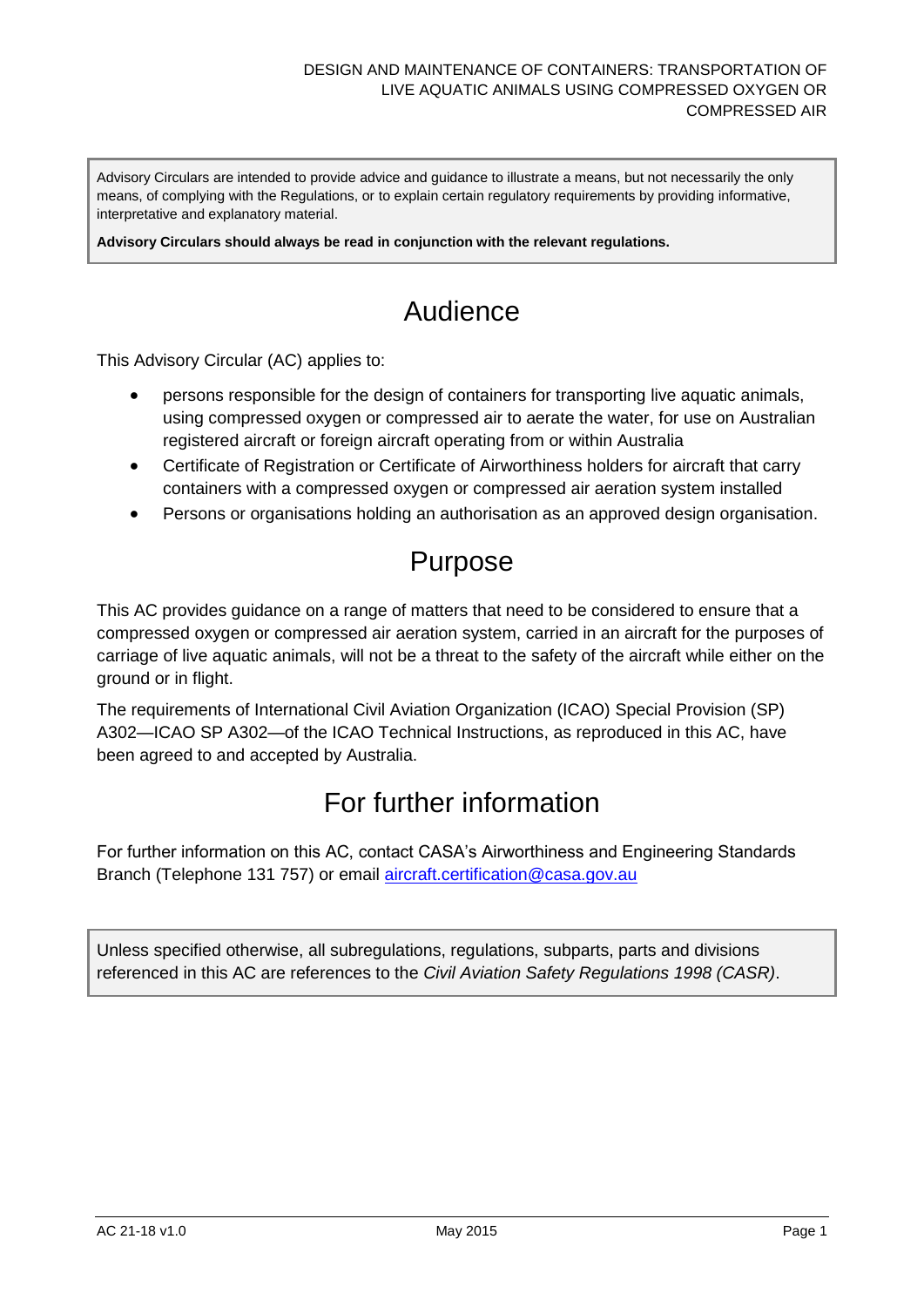#### DESIGN AND MAINTENANCE OF CONTAINERS: TRANSPORTATION OF LIVE AQUATIC ANIMALS USING COMPRESSED OXYGEN OR COMPRESSED AIR

# **Status**

| Version | Date <sup>1</sup> | <b>Details</b>           |
|---------|-------------------|--------------------------|
| 1.0     | May 2015          | Initial issue of this AC |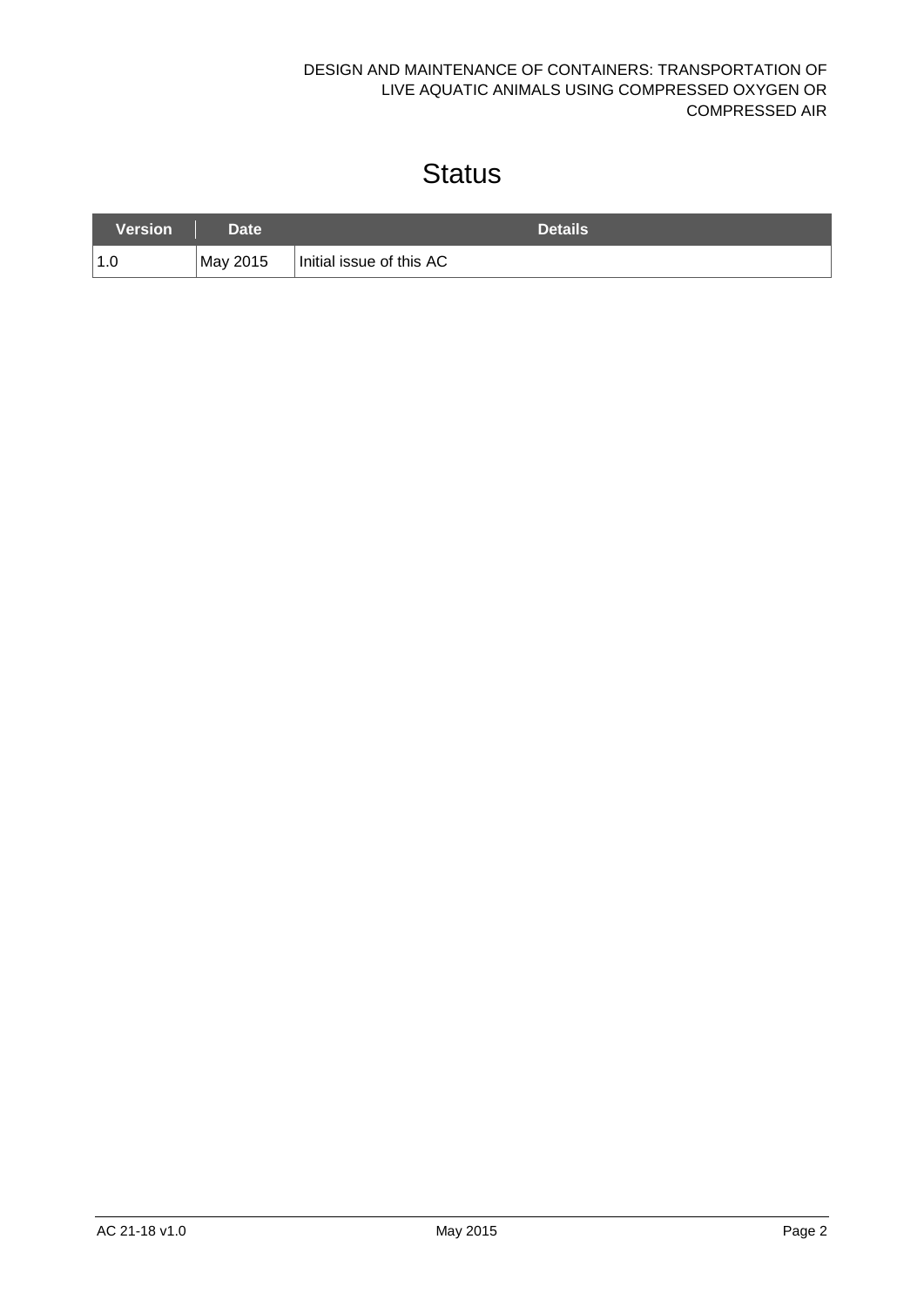# **Contents**

| 1 | <b>Reference material</b>       |                                                  |                |
|---|---------------------------------|--------------------------------------------------|----------------|
|   | 1.1                             | Acronyms                                         | 4              |
|   | 1.2                             | <b>Definitions</b>                               | 4              |
|   | 1.3                             | References                                       | $\overline{4}$ |
| 2 | <b>Background</b>               |                                                  |                |
|   | 2.1                             | Introduction                                     | 6              |
|   | 2.2                             | ICAO requirements                                | $\overline{7}$ |
|   | 2.3                             | Airline requirements                             | $\overline{7}$ |
| 3 | <b>Oxygen system components</b> |                                                  |                |
|   | 3.1                             | Cylinder design requirements                     | 8              |
|   | 3.2                             | Cylinder storage requirements                    | 8              |
|   | 3.3                             | Oxygen lines                                     | 9              |
|   | 3.4                             | Fittings                                         | $9\,$          |
|   | 3.5                             | Shut-off valves                                  | $9\,$          |
|   | 3.6                             | Regulators and minimum pressure retention valves | $9\,$          |
|   | 3.7                             | Gauges and flow meters                           | 10             |
| 4 | <b>Transport containers</b>     | 11                                               |                |
|   | 4.1                             | Construction                                     | 11             |
|   | 4.2                             | Ventilation                                      | 12             |
|   | 4.3                             | Physical constraints                             | 12             |
|   | 4.4                             | Marking                                          | 12             |
|   | 4.5                             | Placards                                         | 12             |
| 5 |                                 | <b>Certification and maintenance</b>             | 13             |
|   | 5.1                             | Granting of certification                        | 13             |
|   | 5.2                             | Maintenance                                      | 13             |
|   | 5.3                             | Transport documentation                          | 14             |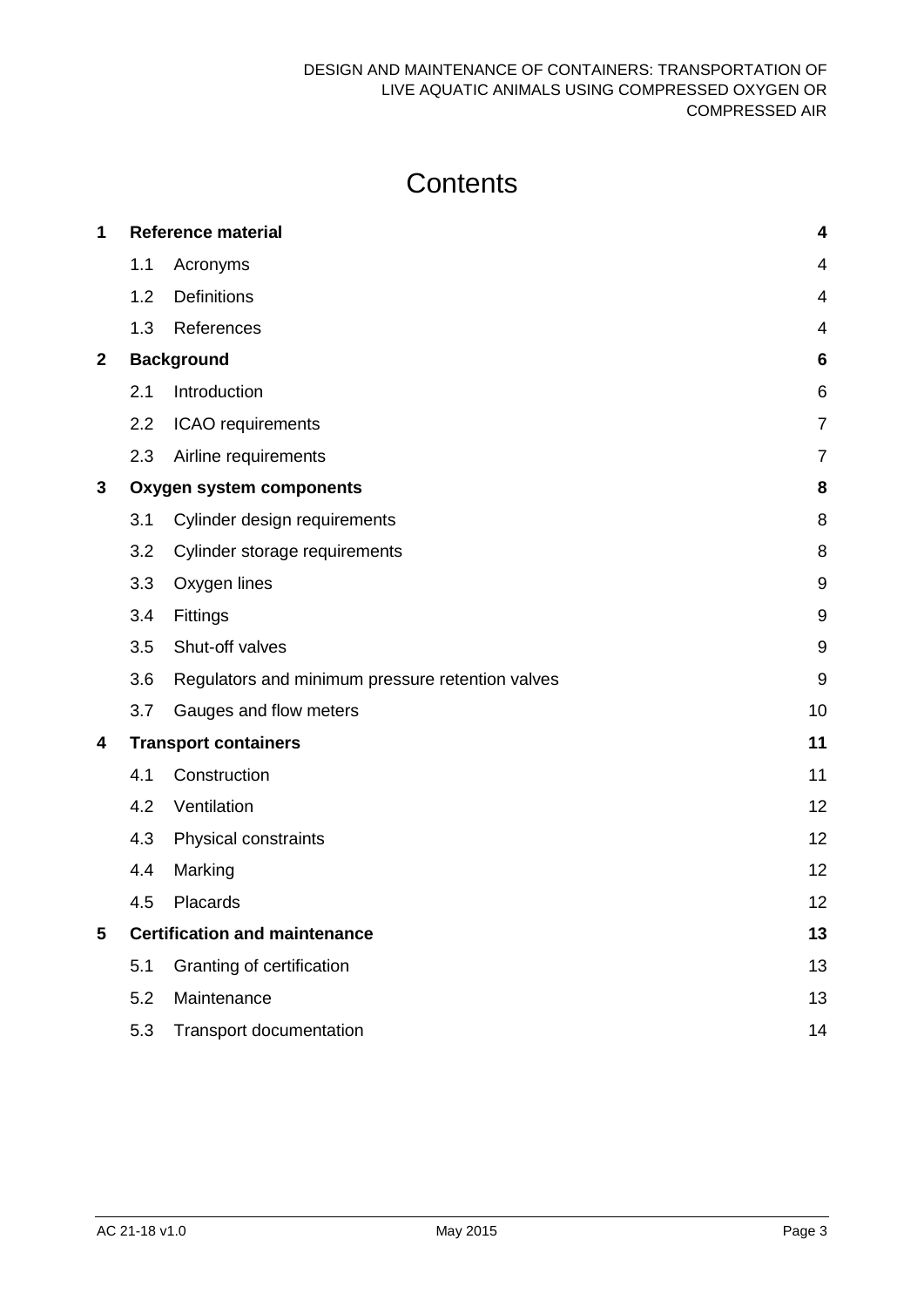# <span id="page-4-0"></span>**1 Reference material**

#### <span id="page-4-1"></span>**1.1 Acronyms**

The acronyms and abbreviations used in this AC are listed in the table below.

| Acronym     | <b>Description</b>                        |
|-------------|-------------------------------------------|
| AC          | <b>Advisory Circular</b>                  |
| AS          | Australian Standard                       |
| <b>CASA</b> | <b>Civil Aviation Safety Authority</b>    |
| <b>CASR</b> | Civil Aviation Safety Regulations 1998    |
| <b>ICAO</b> | International Civil Aviation Organization |
| <b>SP</b>   | <b>Special Provision</b>                  |

## <span id="page-4-2"></span>**1.2 Definitions**

Terms that have specific meaning within this AC are defined in the table below.

| Term                                          | <b>Definition</b>                                                  |
|-----------------------------------------------|--------------------------------------------------------------------|
| Shippers of dangerous<br>$goods - 'shippers'$ | A person who consigns dangerous goods for carriage on an aircraft. |

## <span id="page-4-3"></span>**1.3 References**

#### **Regulations**

Regulations are available on the ComLaw website<http://www.comlaw.gov.au/Home>

Subpart 21.J—Approved design organisations.

Subpart 21.M—Designs of modifications of, and repairs to, aircraft, aircraft engines, propellers and appliances.

#### **ICAO**

ICAO Doc 9284–AN/905 and ICAO Doc 9284-AN/905 SUPPLEMENT, 2013-2014 Edition— Technical Instructions for the Safe Transport of Dangerous Goods by Air. Supplementary Special Provision A302.

Available at<http://www.icao.int/safety/DangerousGoods/Pages/default.aspx>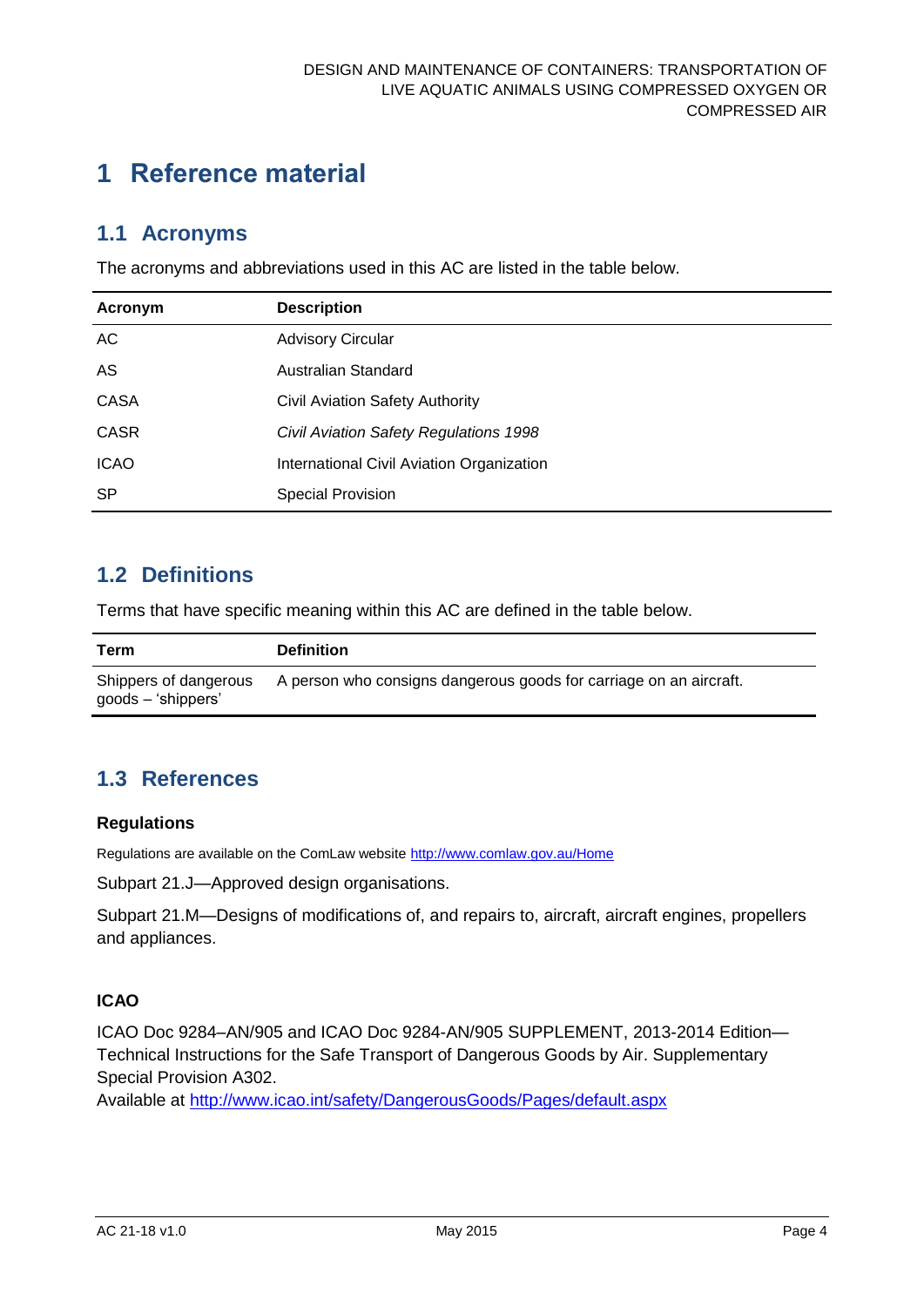#### **Advisory material**

CASA's advisory material is available at [http://www.casa.gov.au/scripts/nc.dll?WCMS:STANDARD::pc=PC\\_90902](http://www.casa.gov.au/scripts/nc.dll?WCMS:STANDARD::pc=PC_90902)

AC 92-5(0)—Use of Compressed Oxygen: Carriage and Consignment of Live Aquatic Animals for Transport by Air.

#### **Standards**

Standards are available from SAI Global at<http://infostore.saiglobal.com/store/>

- AS 2030.1–2009—Gas cylinders General requirements.
- AS 2030.5–2009—Gas cylinders Filling, inspection and testing of refillable cylinders.
- AS 2473.1–2006—Valves for compressed gas cylinders
- AS 3840.1–1998—Pressure regulators for use with medical gases.
- AS 4267–1995—Pressure Regulators for use with industrial gas cylinders.
- SAE AIR 1392:1998 (R2013)—Oxygen System Maintenance Guide.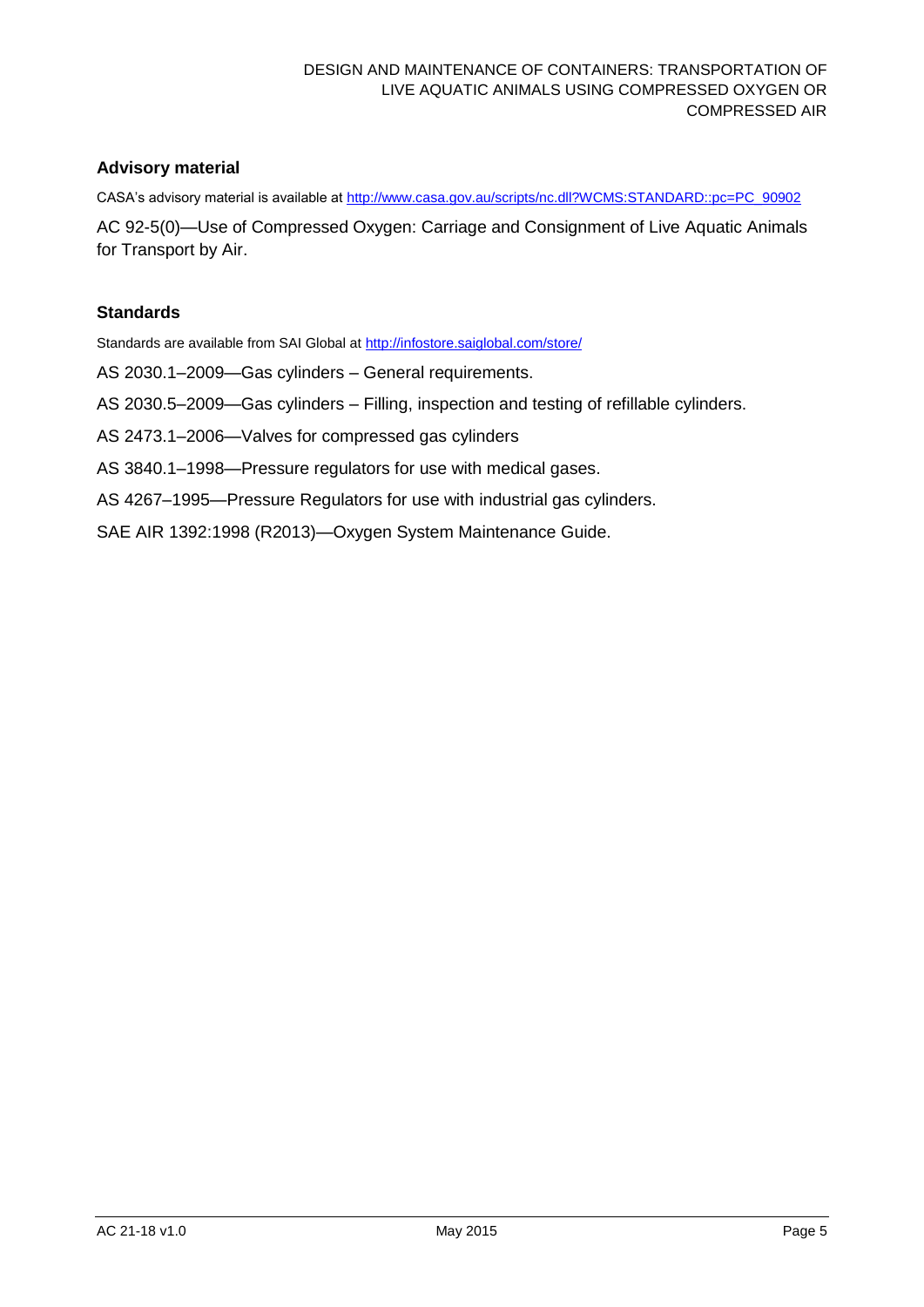# <span id="page-6-0"></span>**2 Background**

## <span id="page-6-1"></span>**2.1 Introduction**

- 2.1.1 Live aquatic animals can be transported at relatively high densities by bubbling oxygen or air from a compressed gas cylinder through the water in which they are being transported. This technique makes long distance air transport feasible by providing life support for aquatic animals. Testing and experience in operation have shown that zero mortality rates are regularly achieved.
- 2.1.2 This AC replaces CAAP 35-4 (0) and provides guidance for the design and construction of oxygen systems that are to be fitted to, or carried on, aircraft other than for purposes of supplemental oxygen use.
- 2.1.3 The design requirements of this AC have been evaluated during flight trials and demonstrated to meet the requirements of the ICAO documents in a safe and practical manner.
	- **Note:** Oxygen is neither explosive nor flammable. However, given the right circumstances oxygen can assist combustion of materials that might otherwise be considered non-flammable. Extreme care must be taken with the cleanliness of the system and that no oils or grease are used.
- 2.1.4 The guidance contained in this AC is for transportation of all live aquatic animals and is intended to satisfy ICAO requirements for international transport. While it is recognised that this AC may be restrictive to some operators with systems not used in conjunction with passenger carrying or international cargo flights, alternate systems may be accepted by CASA. This includes systems that are not a single unit incorporating oxygen systems and tanks.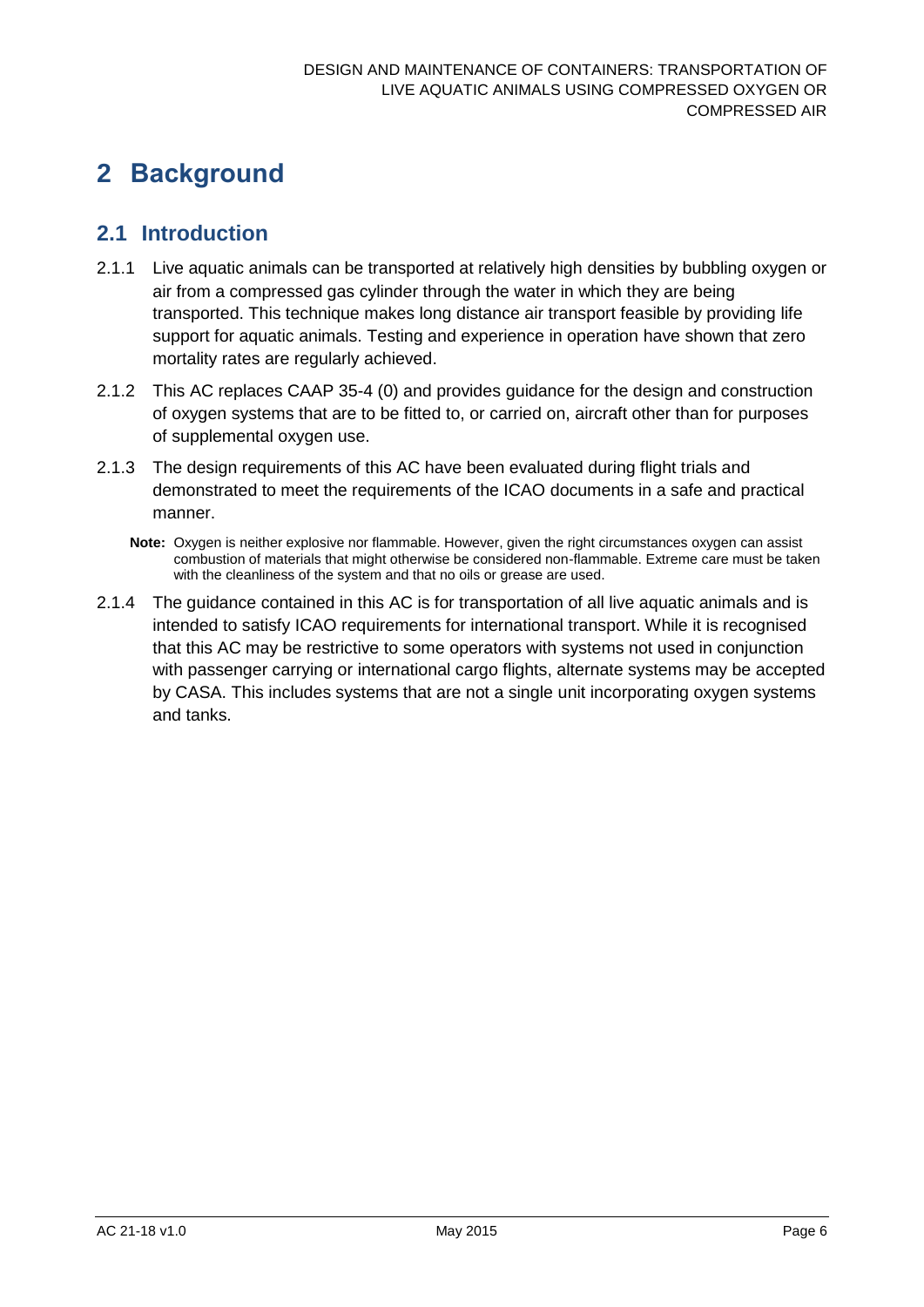## <span id="page-7-0"></span>**2.2 ICAO requirements**

2.2.1 The requirements of the ICAO Technical Instructions SP A302 (ICAO SP A302) have been agreed to and accepted by Australia. Systems designed in accordance with the guidelines in this AC should satisfy the necessary airworthiness requirements for transportation of live aquatic animals under ICAO SP A302, reproduced below.

#### **ICAO Technical Instructions SP A302**

For the purpose of providing life support for aquatic animals during transport, the appropriate authority of the States of Origin, of Destination and of the Operator may approve the carriage of cylinders containing oxygen compressed, UN 1072 and air, compressed UN 1002, with the valve(s) open to supply a controlled quantity of oxygen or air through a regulator into water containing the aquatic animals. The cylinder or cylinder valve must be fitted with a self-sealing device to prevent uncontrolled release of oxygen or air should the regulator malfunction or be broken or damaged. The oxygen or air cylinder must meet those parts of Packing Instruction 200 which apply, except for the need for valves to be closed. In addition, the following conditions apply as a minimum:

- a. the water container with the attached oxygen and/or air cylinder (transportation unit) must be engineered and constructed to withstand all anticipated loads. No more than two cylinders of which a maximum is one cylinder of oxygen are permitted
- b. the water container must be tilt tested to an angle of 45º in four directions from the upright for a 10 minute minimum duration in each direction with the oxygen supply operating, without leakage of water
- c. the oxygen or air cylinder and regulator must be restrained and protected within the equipment
- d. the oxygen or air regulator used must have a maximum flow rate of not more than five (5) litres per minute
- e. the oxygen or air flow rate to the container must be limited to that sufficient to provide life support to the aquatic animals
- f. the quantity of oxygen or air provided must not exceed 150% of the oxygen or air required for the normal duration of air transport
- g. only one cylinder may be carried for each 15 cubic metres of gross cargo hold volume. In no circumstances may the rate of oxygen or air flow from the cylinder exceed one (1) litre per minute per five (5) cubic metres of gross cargo hold volume.

## <span id="page-7-1"></span>**2.3 Airline requirements**

Airlines may have additional requirements for the shipping of dangerous goods and should be contacted directly in order to determine their specific requirements.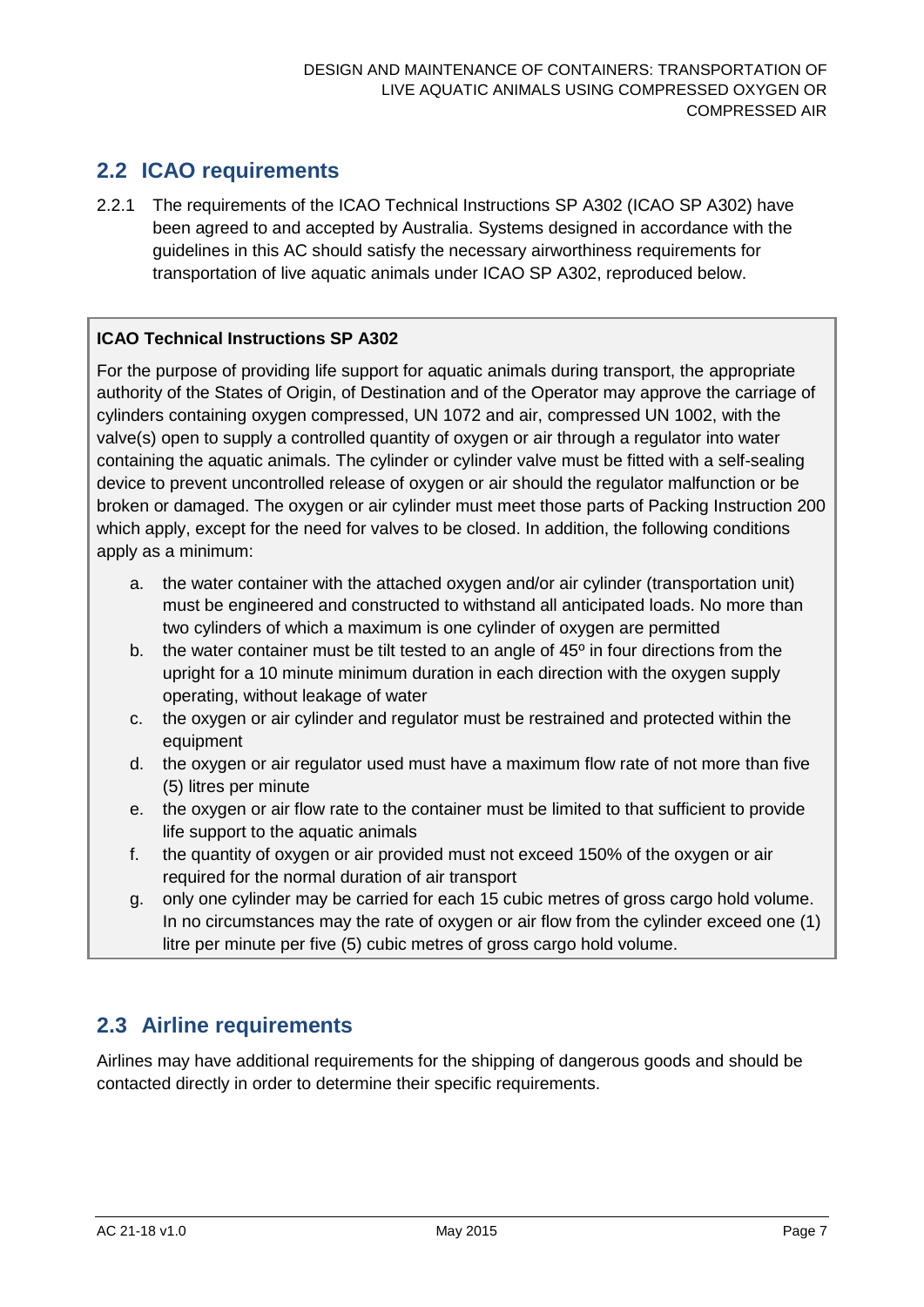## <span id="page-8-0"></span>**3 Oxygen system components**

## <span id="page-8-1"></span>**3.1 Cylinder design requirements**

- 3.1.1 All cylinders must meet the requirements of ICAO SP A302. In addition to ICAO SP A302, cylinders must meet the following requirements:
	- All cylinders must be clearly marked in accordance with AS 2030.1 and AS 2030.5, including a date stamp that indicates when the last test<sup>1</sup> of the cylinder was performed.
	- Identification and safety tags (such as heat detection tags) fitted to the cylinder by the manufacturer/cylinder supplier must not be removed.
	- Cylinders must be subject to periodic testing per relevant standards—for industrial steel and aluminium cylinders this is usually every ten years, for fibre-wrapped aluminium cylinders every three years, and for aviation cylinders every five years. A cylinder should not be used beyond the date of the next periodic test.
	- Cylinders must not be recharged beyond the maximum designed working pressure of the cylinder or be used at pressure exceeding the maximum working pressure of the regulator.
	- The cylinder or cylinder valve must be fitted with a self-sealing device to prevent the uncontrolled release of oxygen or air should the regulator malfunction or be broken or damaged.
	- Cylinders must not be depressurised below the minimum pressure retention of 200 kPa (2 bar). Empty cylinders must not be transported with valves open.
	- **Note:** In accordance with the ICAO Doc 9284 Division 2.2, gases are not subject to the ICAO Technical Instructions if they are transported at a pressure less than 200 kPa gauge pressure at a temperature of 20ºC and are not liquefied or refrigerated liquefied gases.
- 3.1.2 Non-aviation oxygen cylinders approved to AS 2030.1 and AS 2030.5, or a UN– equivalent specification, may be used in place of those meeting the ICAO SP A302 standard.

## <span id="page-8-2"></span>**3.2 Cylinder storage requirements**

- 3.2.1 Personal protective equipment (PPE), handling equipment, storage and use of gas cylinders should be considered in accordance with local Work Health and Safety legislation.
- 3.2.2 Cylinders should be stored vertically in a secure upright position. Full cylinders must be stored away from empty cylinders and at least 3 metres away from any flammable gases.
- 3.2.3 The storage area external to the aircraft must have free and clear access, with all employees familiar with the layout and its emergency procedures.

l  $1$  Hydrostatic, ultrasonic or equivalent test method as required by the appropriate national authority.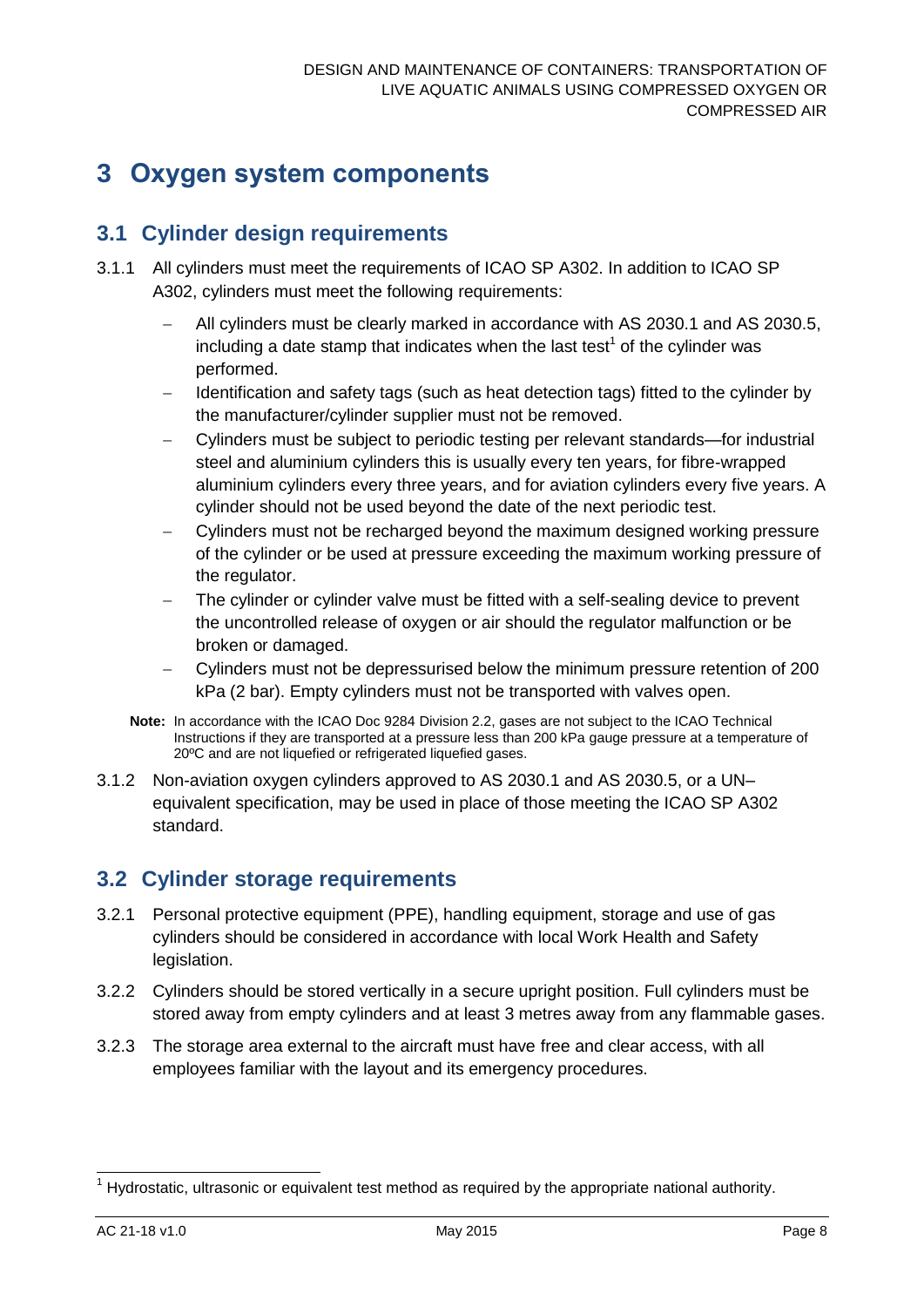- 3.2.4 When storing cylinders containing oxygen or air external to the aircraft, the storage area should:
	- be well ventilated, preferably in the open and with weather protection
	- have sufficient drainage
	- be free from risk of fire and sources of heat ignition
	- display signage, e.g. no smoking, Hazchem and dangerous goods
	- $-$  not be near the emergency exit of a building
	- be free of contaminants, such as oil, dirt and dust.

## <span id="page-9-0"></span>**3.3 Oxygen lines**

#### 3.3.1 High pressure

3.3.1.1 No high pressure lines or manifolds should be used to transport live aquatic animals using oxygen.

#### 3.3.2 Low pressure

- 3.3.2.1 Low pressure flexible hoses must be compatible with oxygen and air, and should be of a type that is not interchangeable with hoses that supply other gases.
- 3.3.2.2 Hoses and pipes should be protected from chafing on any part of the container.

#### <span id="page-9-1"></span>**3.4 Fittings**

- 3.4.1 Fittings should be compatible with both oxygen and air.
- 3.4.2 Fittings should be resistant to any corrosive influence resulting from the water used in the transportation container.
- 3.4.3 Fittings used in oxygen systems should not be made of mild steel or materials that are corrosive when in contact with another material.
- 3.4.4 Fittings for metallic low pressure lines may be flared or flareless.

#### <span id="page-9-2"></span>**3.5 Shut-off valves**

3.5.1 Each cylinder must have a shut-off valve, for the completion of the cylinder package in accordance with AS 2030.1, which meets the relevant standards as set out in AS 2473.

#### <span id="page-9-3"></span>**3.6 Regulators and minimum pressure retention valves**

- 3.6.1 Regulators should be mounted directly on the cylinder and must meet AS 4267-1995 or equivalent. Regulators must be capable of controlling the full range of working pressure, in accordance with ICAO SP A302, of the oxygen cylinder to which it is connected.
- 3.6.2 Minimum pressure retention valves incorporated into the regulator must not be disabled by any hoses or fittings connected to the regulator. A minimum pressure retention valve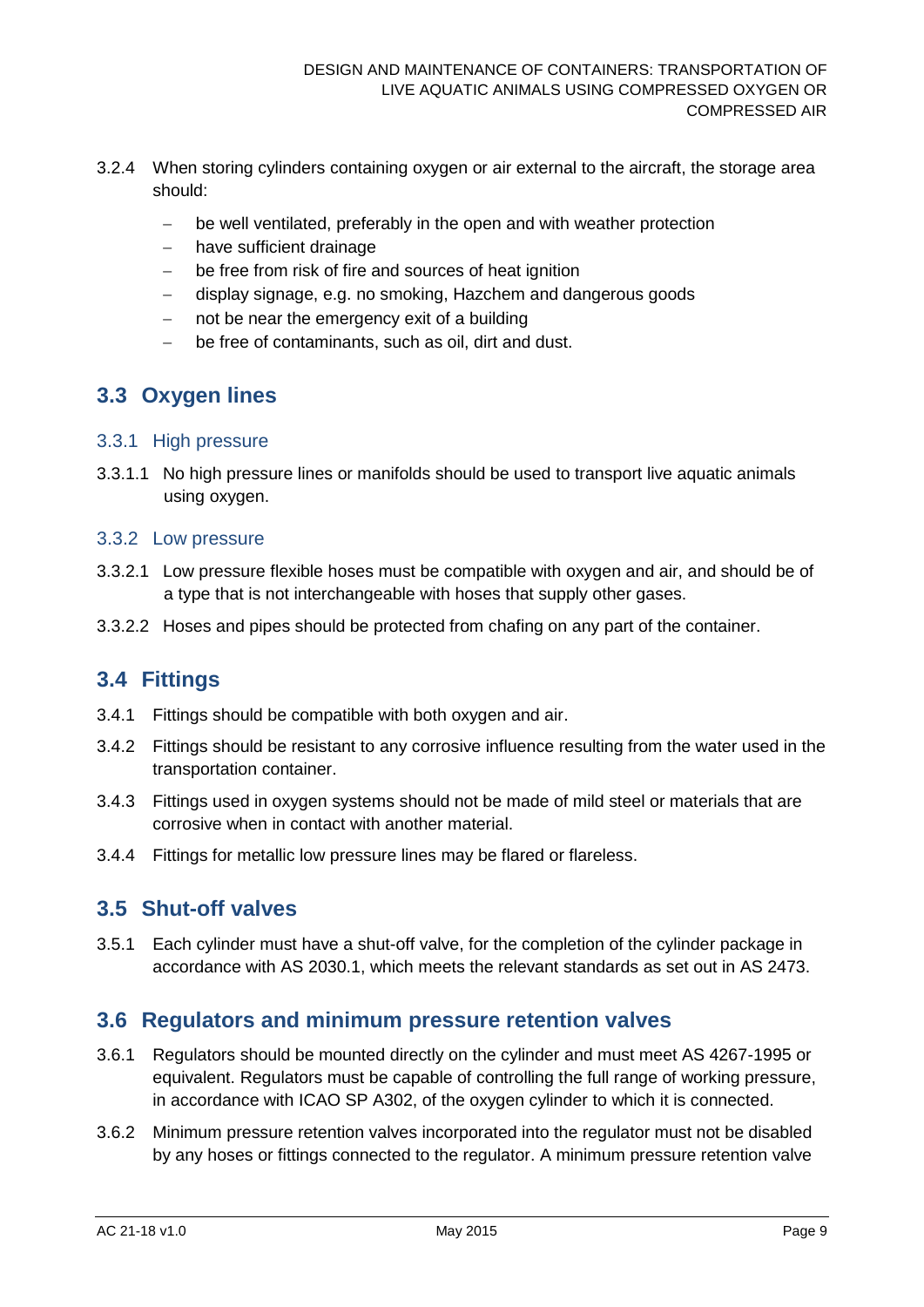is required for safety and serviceability of oxygen and air cylinders to prevent contamination within cylinders by dust, dirt, water, etc.

- 3.6.3 Designers should consider using a multi-stage regulator, as CASA considers that its function of reducing cylinder pressure to the desired outlet flow (relative) pressure improves safety and performance of the complete cylinder package.
- 3.6.4 In accordance with ICAO SP A302, the maximum flow rate of not more than 5 litres per minute should be identified on the regulator or in the accompanying documentation.
- 3.6.5 Each regulator should have a serial number to enable tracking for maintenance requirements.

#### <span id="page-10-0"></span>**3.7 Gauges and flow meters**

3.7.1 Gauges or flow meters, if fitted, should feature adequate protection within the equipment in accordance with ICAO SP A302 (c), as a subpart component of the regulator. A gauge or flow meter should have an appropriate full-scale graduation so that the required reading precision can be easily achieved.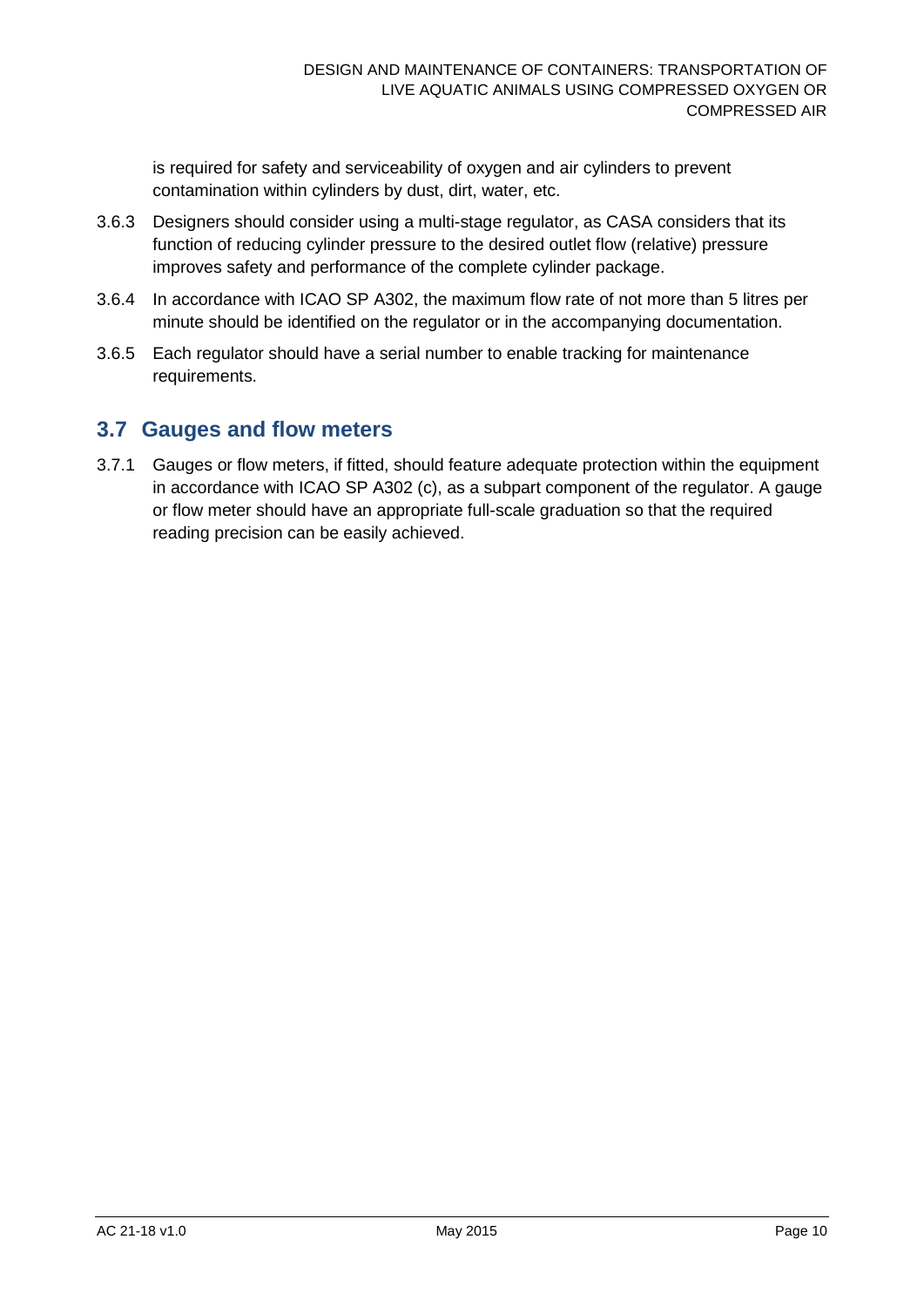# <span id="page-11-0"></span>**4 Transport containers**

## <span id="page-11-1"></span>**4.1 Construction**

- 4.1.1 Containers must be constructed and prepared for transport so as to prevent any loss of contents, caused by vibration or by changes in temperature or pressure (e.g. resulting from a change in altitude), under normal conditions of transport.
- 4.1.2 Materials, such as plastics that can be significantly softened, or rendered brittle or permeable, by the temperatures likely to be experienced during transport, must not be used to manufacture transport containers.
- 4.1.3 Flammability of materials should be considered when selecting materials to use in an oxygen-enriched environment.
- 4.1.4 The following examples provide acceptable means, but not necessarily the only means, of constructing a suitable transport container for live aquatic animals.

#### **Example 1**

- large rigid plastic liner low-density polyethylene (LLDPE) container
- multi-walled and foam-filled core
- water discharge aperture suitably protected from damage, secured against accidental opening and fitted with a watertight closure
- secondary means of sealing the discharge aperture e.g. by a bung or equivalent device
- integrated sealed oxygen/air cylinder restraint compartment
- lid with a double gasket seal and double breather vents.

#### **Example 2**

- large rigid double-walled plastic tank modified to include a watertight barrier between the walls
- watertight bungs
- cylinder restraints
- secondary watertight barrier that does not require the main lid to stop leakage, installed at least 150 mm below the rim.
- 4.1.5 An alternative option is a boxed construction containing a bladder made of tough, flexible material. The bladder is then surrounded by a waterproof envelope to prevent spillage in the event of a leak. A request to use a container with a bladder will require additional approval from CASA.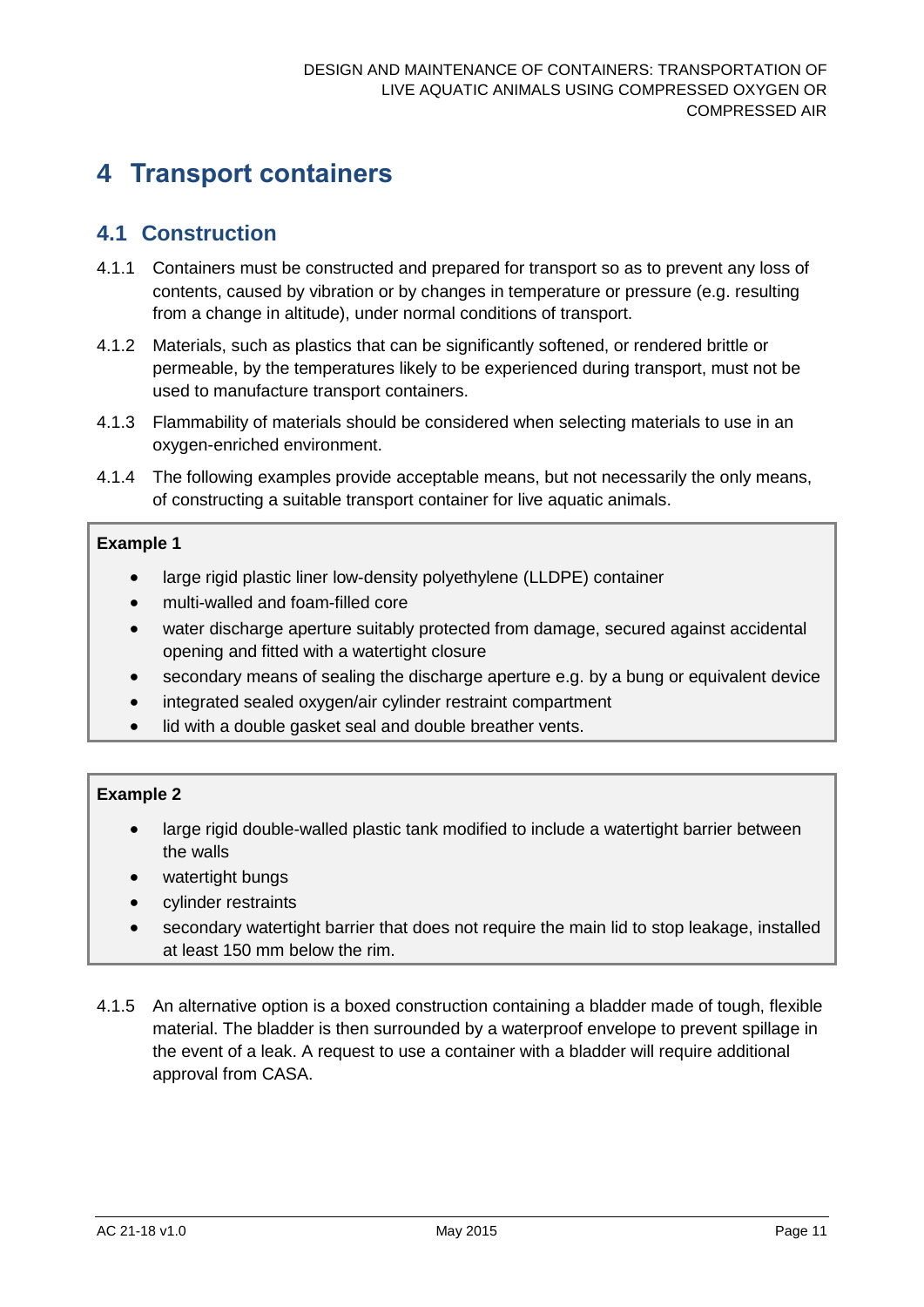## <span id="page-12-0"></span>**4.2 Ventilation**

- 4.2.1 It is acceptable to include a small breather vent in the centre of the lid to allow the escape of excess gas. This vent should not allow any water leakage or escape of water mist, even under adverse conditions of tilt or turbulence. CASA prefers that such a system use a double vent to provide redundancy in the event of single valve failure.
	- **Note**: One technique of controlling mist is by integrating a mist coalescing chamber, at least 50% filled with a non-combustible material that has a large surface area. The chamber should be designed such that any water flows back into the main tank and gases are vented outside of any lids to the transport container.
- 4.2.2 Transport containers should be designed so that there is suitable ventilation to prevent the accumulation of more than 10 litres of oxygen under lids or seals, not including the quantity of oxygen in the water, and between the water and top of the water enclosure.

#### <span id="page-12-1"></span>**4.3 Physical constraints**

4.3.1 The container's dimensions and total mass, when fully loaded, should be compatible with the load and size limits of cargo handling equipment and aircraft cargo space. Consult with the airlines for their capabilities and requirements.

#### <span id="page-12-2"></span>**4.4 Marking**

- 4.4.1 Each transport container and oxygen system should be marked with the:
	- manufacturer's name(s)
	- date of manufacture
	- name of owner
	- acceptance number assigned by the CASA Dangerous Goods Inspectorate for the type design
	- unique serial number of the transport container as assigned by the manufacturer, shipper<sup>2</sup> or owner.
	- capacity in litres (L)
	- tare mass in kilograms (kg)
	- maximum gross mass in kilograms (kg).

#### <span id="page-12-3"></span>**4.5 Placards**

4.5.1 Durable placards should be affixed to the transportation system warning of the dangers associated with the presence of compressed oxygen or air. Placards should emphasise safety precautions such as *No smoking* and *Use no oils or greases*.

 2 refer to Definitions in section 1.2.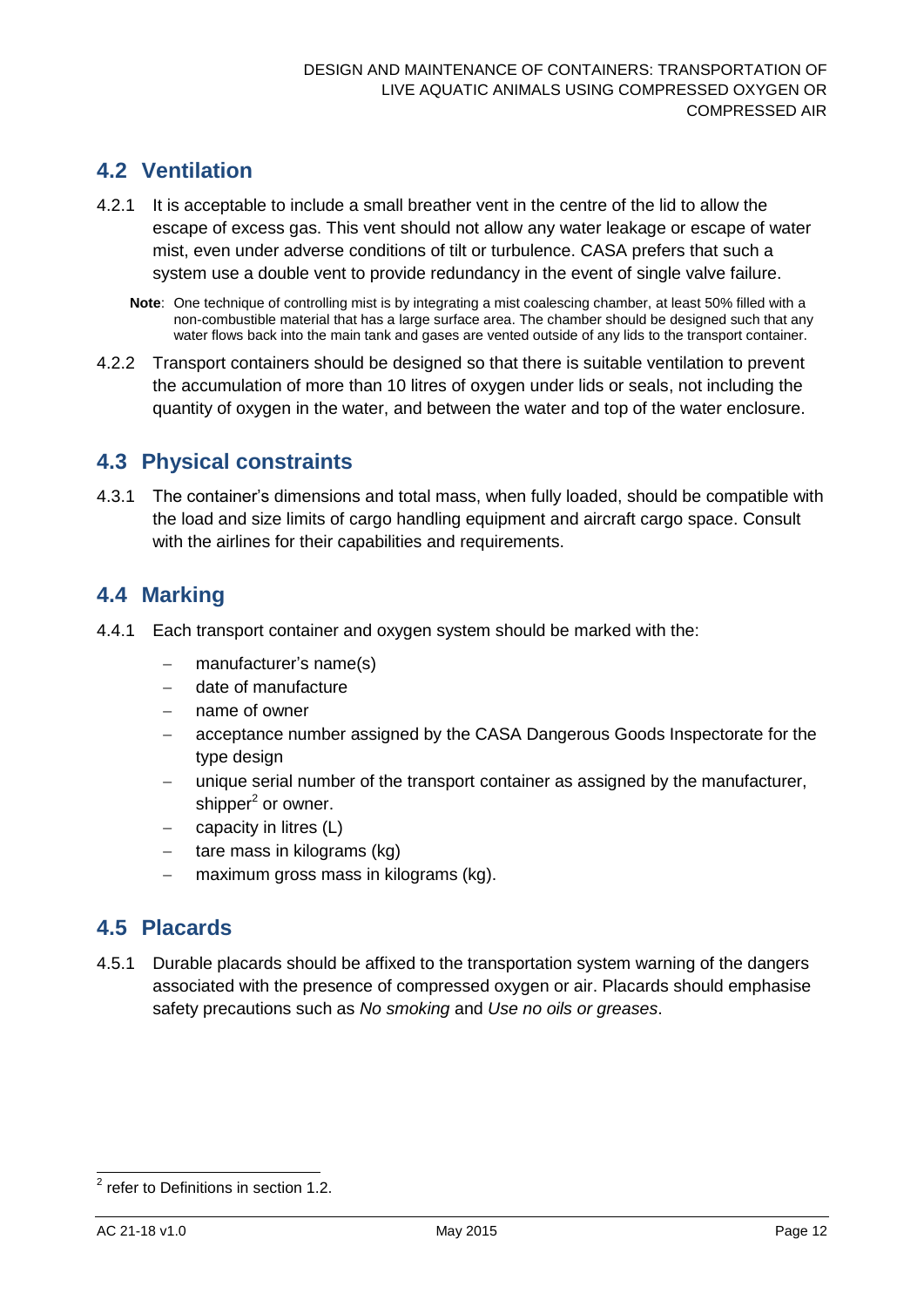# <span id="page-13-0"></span>**5 Certification and maintenance**

## <span id="page-13-1"></span>**5.1 Granting of certification**

- 5.1.1 The design and construction of the transport container, together with the oxygen system, should be approved by a person with appropriate qualifications who can satisfy CASA of the engineering standards of the transport container and oxygen system). The approval of the design should also include the requirements for maintenance of the container and oxygen/air equipment as a documented 'system of maintenance'. A request for acceptance of the design should be made to a CASA Dangerous Goods Inspector. The process for application is set out in AC 92-05(0). Once accepted, an acceptance number will be provided for marking on each transport containers that conforms to the design.
- 5.1.2 For the purposes of subparagraph 5.1.1 the appropriate qualifications are:
	- a. a tertiary qualification in aeronautical engineering; or
	- b. an equivalent qualification in aeronautical engineering; and
	- c. a minimum of 5 years relevant design experience.

#### <span id="page-13-2"></span>**5.2 Maintenance**

- 5.2.1 To ensure continued safety of operations, the transport container and oxygen supply system should be maintained in accordance with a documented system of maintenance, compiled by the manufacturer and accepted by a Dangerous Goods Inspector (DGI) utilising the ICAO Technical Instructions, and IATA Dangerous Goods Regualtions. The shipper may also be required to document additional maintenance, serviceability and preparation checks for the transport consignment, based on the assessment of the application for approval.
- 5.2.2 The documented system should include maintenance and the changing of the oxygen/air cylinder and who may perform and record the work done.
- 5.2.3 Regulators should be overhauled every six (6) months, or more frequently if required by the manufacturer. CASA may impose requirements relating to scheduled testing and overhaul of the regulator in addition to those of the manufacturer.
- 5.2.4 Oxygen supply companies that have appropriate regulatory approval, by the relevant state or territory government department, may be used to maintain and refill oxygen cylinders used for transportation of live aquatic animals. Any identification and/or safety tags fitted to cylinders by oxygen supply companies must remain intact and attached for the duration of the cylinder's use.
- 5.2.5 Gauges and flow meters should be included in the system of maintenance for the gas delivery system. They should be tested and maintained at intervals not exceeding 12 months or as specified by the manufacturer, whichever is the lesser. The maintenance requirements for gauges and flow meters are in addition to the standard checks made when preparing a consignment of live aquatic animals.